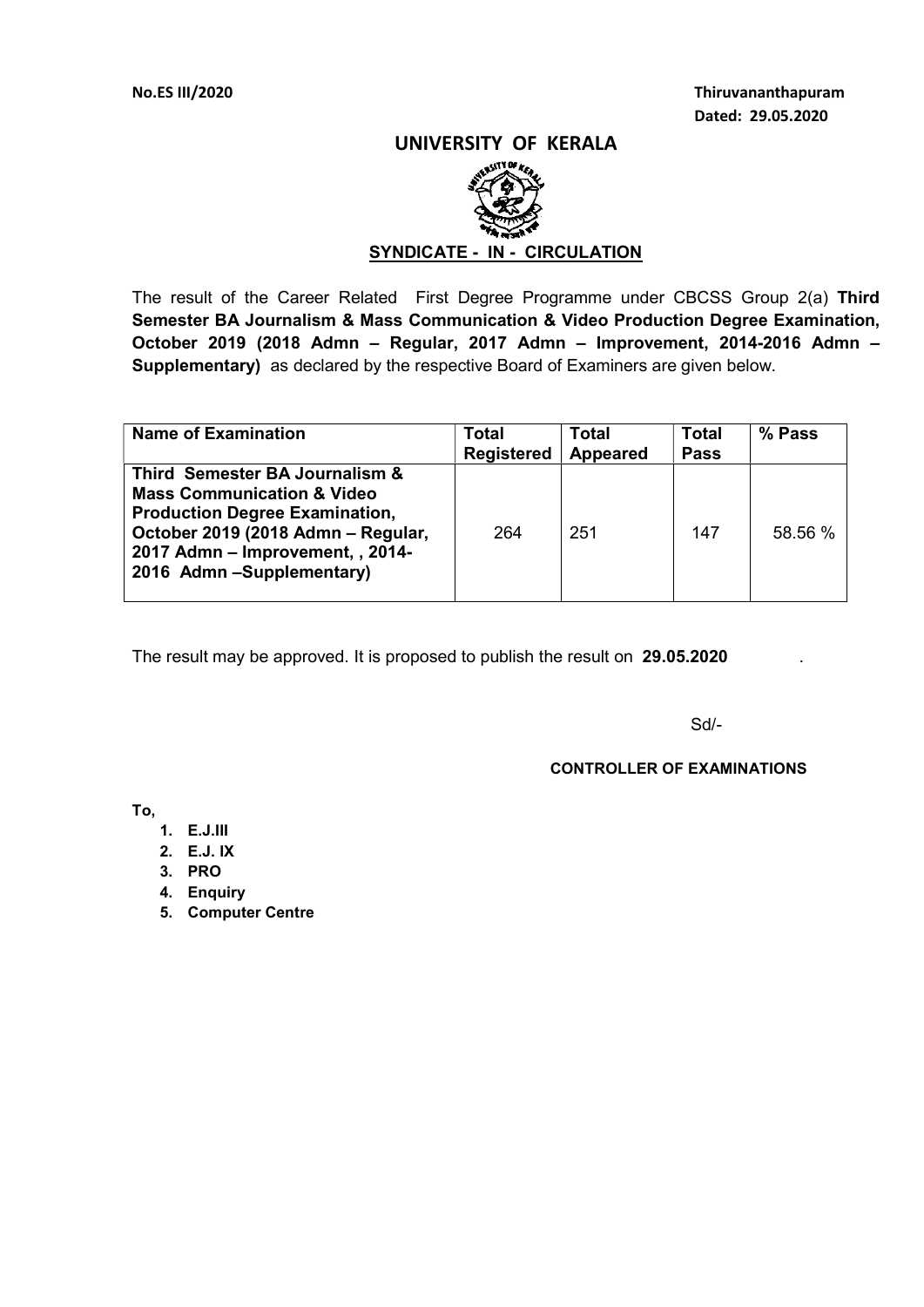

UNIVERSITY OF KERALA **NOTIFICATION** 

1. The following is the provisional list of Register Numbers of the successful candidates of the Career Related First Degree Programme Under CBCSS Group2(a) Third Semester BA Journalism & Mass Communication & Video Production Degree Examination, October 2019 (2018 Admn – Regular, 2017 Admn – Improvement, , 2014-2016 Admn – Supplementary) as declared by the Board of Examiners.

2. For 2014 admission candidates, the successful completion of a semester a student has to score a minimum SCPA of 4.00 (E Grade). A minimum of 40% of marks (E Grade) is required for passing a course with a separate minimum of 40%(E Grade) for continuous Evaluation and End Semester Evaluation.

- 3. For 2015 Admission Candidates, a student has to score a minimum 35% marks each for ESE and CE for a course pass. However,40% in aggregate(CE+ESE) is required for a semester pass.
- 4. The last date for revaluation and scrutiny is 10.06.2020. Candidates should make use of draftmark list available in the university website for applying for revaluation. Application for scrutiny and revaluation should be submitted online only.

| <b>COURSE CODE</b> | <b>COURSE</b>                   |
|--------------------|---------------------------------|
| EN 1311.3/EN1311.1 | <b>ENGLISH</b>                  |
| JC 1321            | <b>FOUNDATION COURSE II</b>     |
| <b>JC 1341</b>     | <b>CORE COURSE IV</b>           |
| JC 1371            | <b>VOCATIONAL COURSE III</b>    |
| <b>JC 1372</b>     | <b>VOCATIONAL COURSE IV</b>     |
| EN 1331.3          | <b>COMPLEMENTARY COURSE III</b> |

Sd/-

# CONTROLLER OF EXAMINATIONS

University Buildings, Thiruvananthapuram Date : 29.05.2020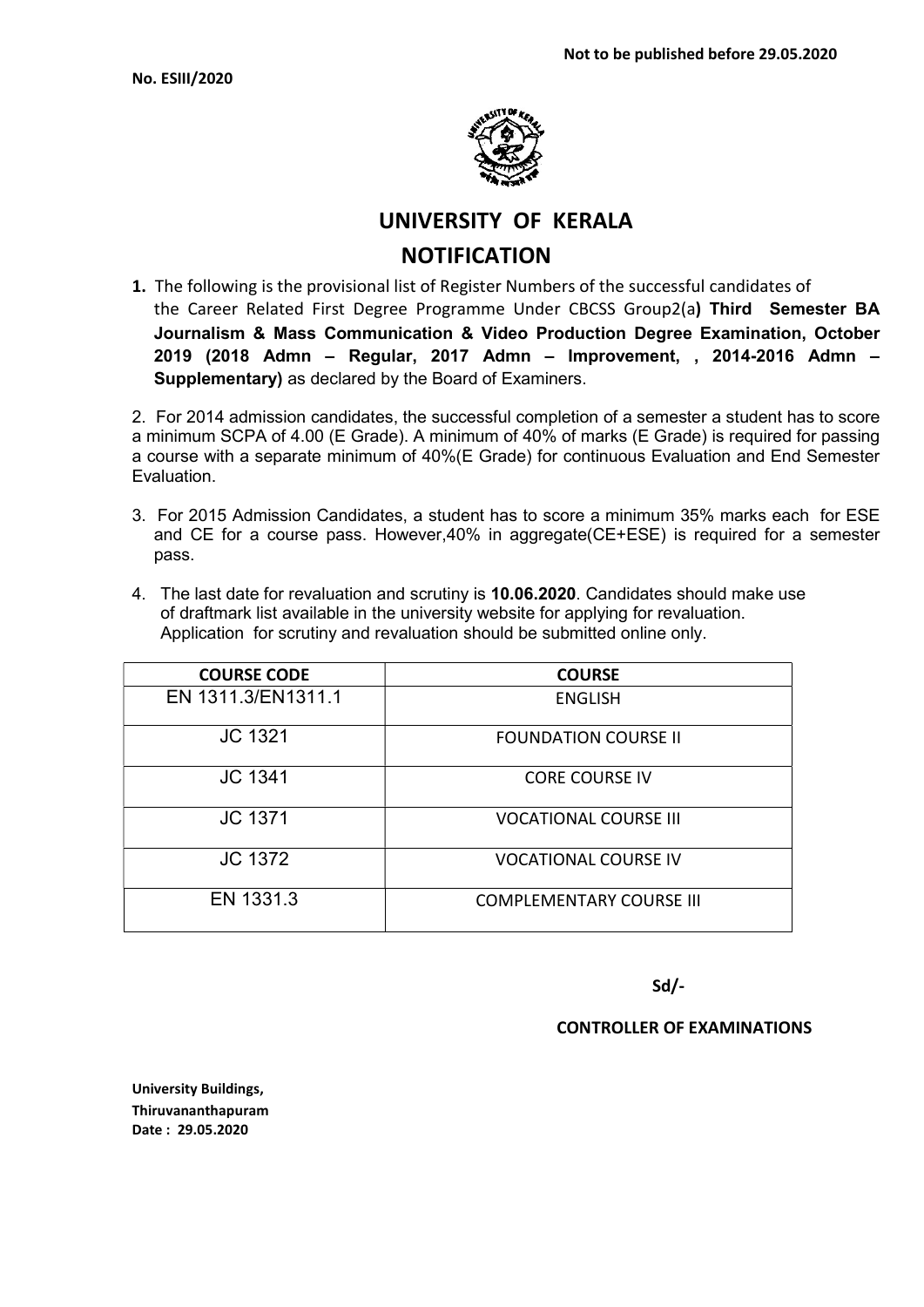# RESULT OF THE THIRD SEMESTER BA JOURNALISM AND MASS COMMUNICATION AND VIDEO PRODUCTION(129) DEGREE EXAMINATION OCTOBER 2019

#### College Code : 132

S N College, , Kollam

# B.A. - Journalism And Mass Communication And Video Production(129)

| All Pass (Semester scores given in brackets)      |             |                  |             |             |
|---------------------------------------------------|-------------|------------------|-------------|-------------|
| 18132001(5.79 D)                                  | 002(6.00 C) | 003(6.74 C)      | 004(7.16 B) | 005(5.18 D) |
| 006(6.79 C)                                       | 007(4.47 E) | 008(6.22 C)      | 012(6.81 C) | 016(6.02 C) |
| 020(5.37 D)                                       | 021(5.54 D) | 022(5.74 D)      | 034(5.08 D) | 036(5.58 D) |
| 038(6.06 C)                                       | 041(6.40 C) | 045(5.53 D)      | 046(6.10 C) | 049(5.74 D) |
| 050(5.74 D)                                       | 052(5.16 D) | 055(6.01 C)      | 056(5.91 D) | 057(5.97 D) |
| 058(7.01 B)                                       | 060(5.57 D) | 17132013(5.44 D) | 021(7.80 B) | 024(8.00 A) |
| $032(6.23)$ C)                                    | 037(4.81 E) | 040(5.40 D)      | 042(5.09 D) |             |
| 16132042(5.00 D)                                  |             |                  |             |             |
| Passed in Parts (Subject codes given in brackets) |             |                  |             |             |
| 18132009(1235)                                    | 011(1235)   | 013(12345)       | 014(12356)  | 015(12345)  |
| 017(1345)                                         | 018(1235)   | 019(2345)        | 023(3)      | 024(12356)  |
| 025(12345)                                        | 026(23)     | 027(123)         | 028(12345)  | 029(123)    |
| 031(1235)                                         | 032(1235)   | 033(1234)        | 035(12345)  | 037(12345)  |
| 039(1)                                            | 040(1234)   | 042(123)         | 044(12345)  | 047(3)      |
| 048(1)                                            | 051(12456)  | 053(135)         | 054(123)    | 059(12345)  |
| 061(1235)                                         | 17132044(5) | 053(3)           | 054(5)      |             |
|                                                   |             |                  |             |             |

College Code : 155

# Dr Palpu College of Arts & Science, Pangode, Puthussery, Kollam

### B.A. - Journalism And Mass Communication And Video Production(129)

| All Pass (Semester scores given in brackets)      |                  |                |                  |                |
|---------------------------------------------------|------------------|----------------|------------------|----------------|
| 18155001(4.89 E)                                  | 002(6.90 C)      | 005(7.85 B)    | 006(4.42 E)      | 008(6.70 C)    |
| 010(6.09 C)                                       | 011(6.33 C)      | 012(5.32 D)    | 013(6.35 C)      | $014(6.32)$ C) |
| 015(4.22 E)                                       | $016(6.34)$ C)   | 019(5.98 D)    | 020(5.20 D)      | 021(6.67 C)    |
| 022(5.66 D)                                       | 025(5.89 D)      | 026(5.93 D)    | 027(5.22 D)      | 029(5.81 D)    |
| 030(5.63 D)                                       | 031(5.83 D)      | 034(4.84 E)    | 17155001(4.91 E) |                |
| 16155015(5.74 D)                                  |                  |                |                  |                |
| 017(6.26)                                         | 14155011(5.55 D) | $020(4.89)$ E) |                  |                |
| Passed in Parts (Subject codes given in brackets) |                  |                |                  |                |
| 18155007(234)                                     | 009(1234)        | 018(2345)      | 024(2345)        | 028(346)       |
| 032(12345)                                        | 17155002(123)    | 003(12)        | 007(4)           | 026(4)         |
| 16155010(6)                                       | 018(1)           |                |                  |                |
|                                                   |                  |                |                  |                |

College Code : 800

# A.J College of Science and Technology, Thonnakkal, Thiruvananthapuram

### B.A. - Journalism And Mass Communication And Video Production(129)

| All Pass (Semester scores given in brackets) |                  |                  |             |                       |
|----------------------------------------------|------------------|------------------|-------------|-----------------------|
| 18800001(8.19 A)                             | 002(6.80 C)      | 003(4.80)        | 004(7.00 B) | 006(7.04 B)           |
| 007(5.87 D)                                  | 008(5.38 D)      | 009(6.47 C)      | 010(7.03 B) | 013(5.26 D)           |
| $014(6.80 \text{ C})$                        | 016(5.82 D)      | 018(5.25 D)      | 019(7.10 B) | 021(4.94)             |
| $023(6.48 \text{ C})$                        | 024(5.45 D)      | 025(6.47 C)      | 026(5.60 D) | 028(6.06 C)           |
| 034(5.03 D)                                  | 039(5.31 D)      | 17800007(4.83 E) | 017(4.45 E) | 018(5.14 D)           |
| 020(7.08 B)                                  | 022(5.04 D)      | 024(6.57 C)      | 028(5.95 D) | $029(4.86 \text{ E})$ |
| 032(5.74 D)                                  | 16800012(4.78 E) | 019(5.15 D)      |             |                       |
|                                              |                  |                  |             |                       |